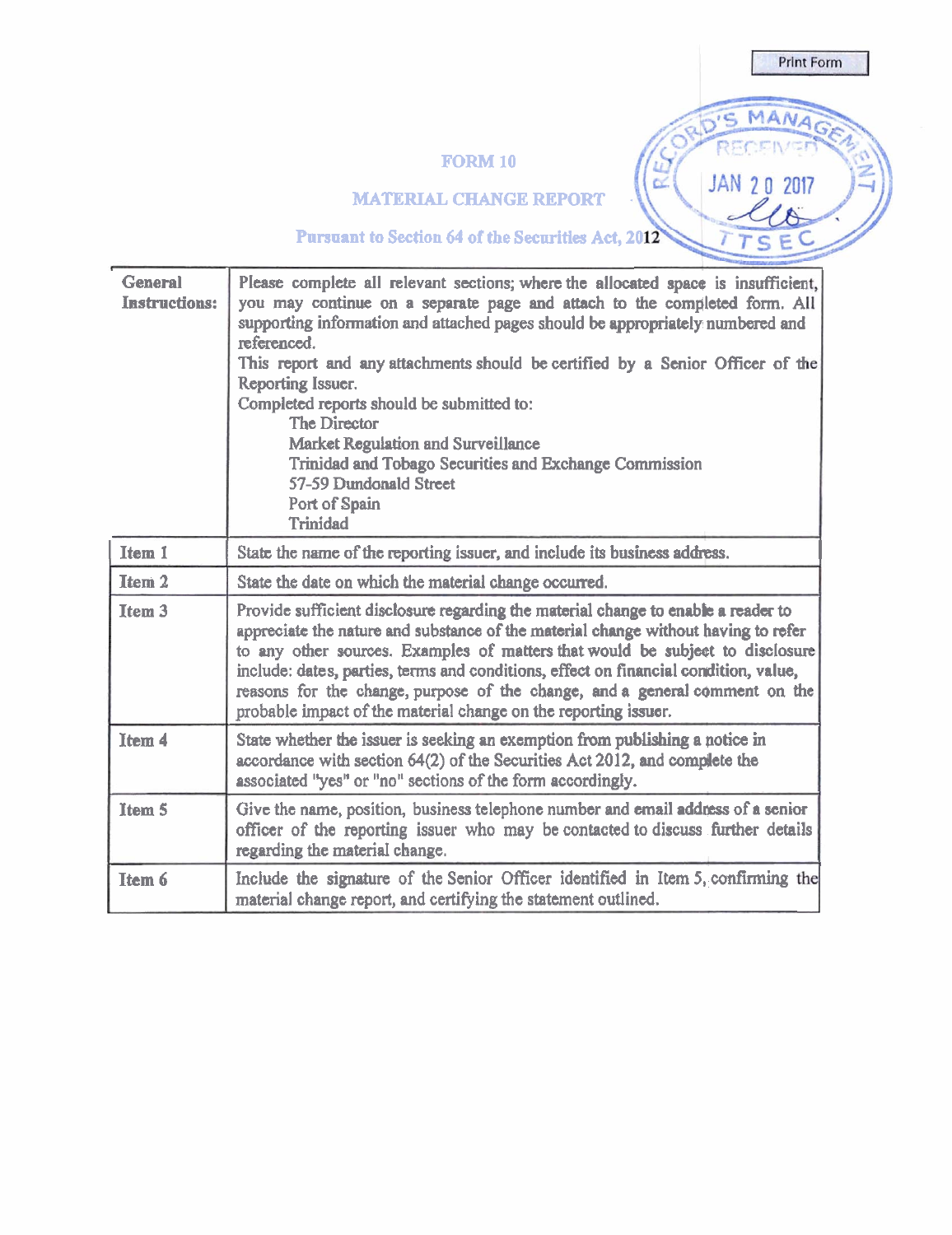#### **FORM 10**

### **MATERIAL CHANGE REPORT**

### **Punnant to section 64 of the Securities Act, 2012**

#### **1. NAME OF REPORTING ISSUER**

| Name of Reporting Issuer   |  |  |
|----------------------------|--|--|
| <b>MASSY HOLDINGS LTD.</b> |  |  |

## **2. DATE OF MATERIAL CHANGE**

Date of material change

January 10, 2017

### **3. DESCRIPTION OF MATERIAL CHANGE**

Provide a description of the material change

**Resignation of Dr. Rolph Balgobin** as a Director of the Board of Directors of Massy Holdings Ltd.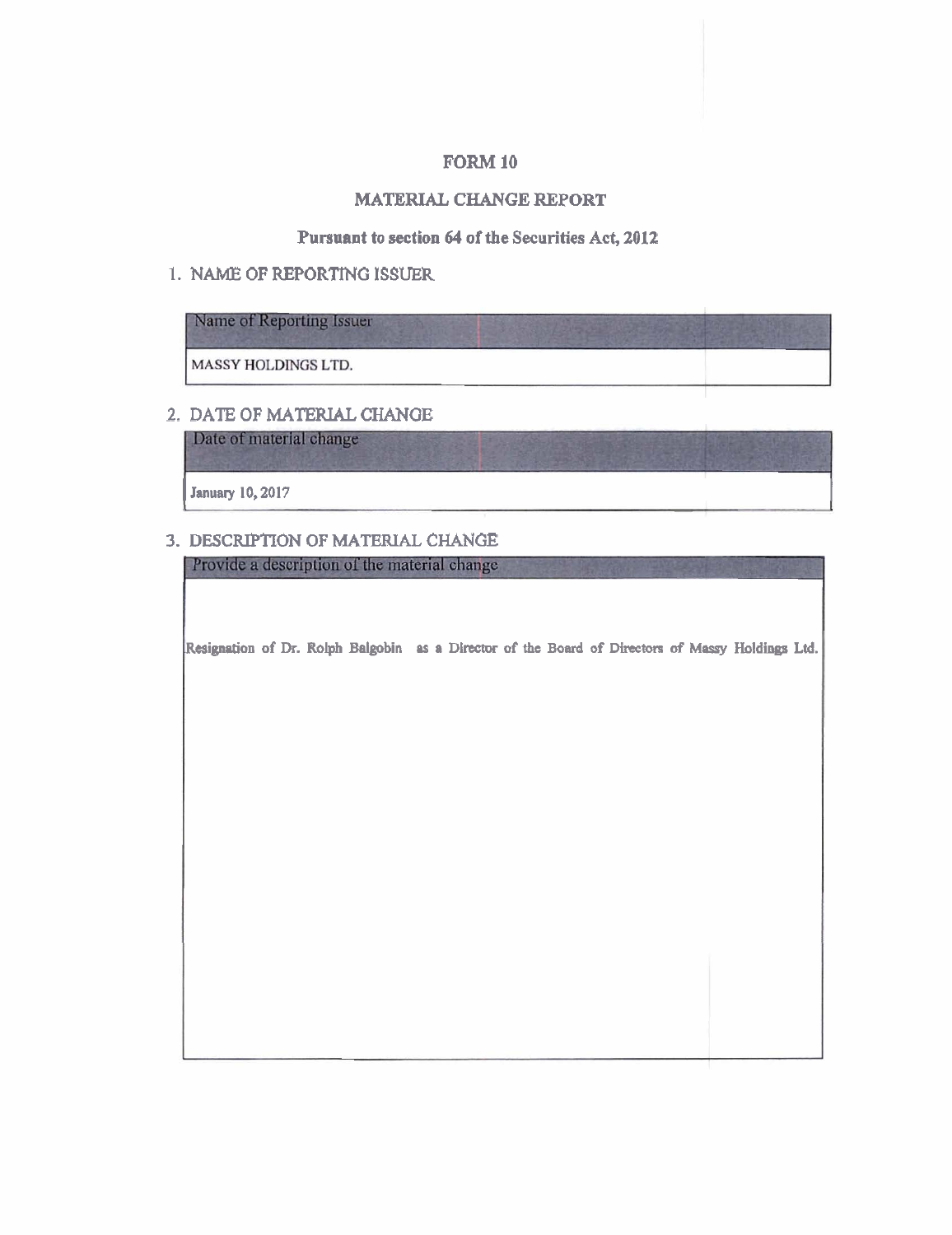# **4. DETAILS OF PUBLICATION OF MATERIAL CHANGE** \*

|                                                                                                                           | <b>YES</b> |  |
|---------------------------------------------------------------------------------------------------------------------------|------------|--|
| Will you be seeking an exemption from publishing a notice in<br>accordance with section 64(2) of the Securities Act 2012? |            |  |

**If 'No"** 

If  $"Yes"$ 

| State the reasons for applying for the exemption |  |
|--------------------------------------------------|--|
|                                                  |  |
|                                                  |  |
|                                                  |  |
|                                                  |  |
|                                                  |  |
|                                                  |  |
|                                                  |  |
|                                                  |  |
|                                                  |  |
|                                                  |  |

## **5. DETAILS OF SENIOR OFFICER**

| Name (Salutation, First name,<br>Last name) | <b>WENDY KERRY</b>                   |
|---------------------------------------------|--------------------------------------|
| Position in Organization                    | CORPORATE SECRETARY & LEGAL ADVISOR  |
| <b>Business Address</b>                     | <b>63 PARK STREET, PORT-OF-SPAIN</b> |
| Work Phone (1-xxx-xxx-<br>XXXX)             | 1-868-625-3426                       |
| Fax Phone(1-xxx-xxx-xxxx)                   | 1-868-627-9061                       |
| <b>Email Address</b>                        | wendy.kerry@massygroup.com           |